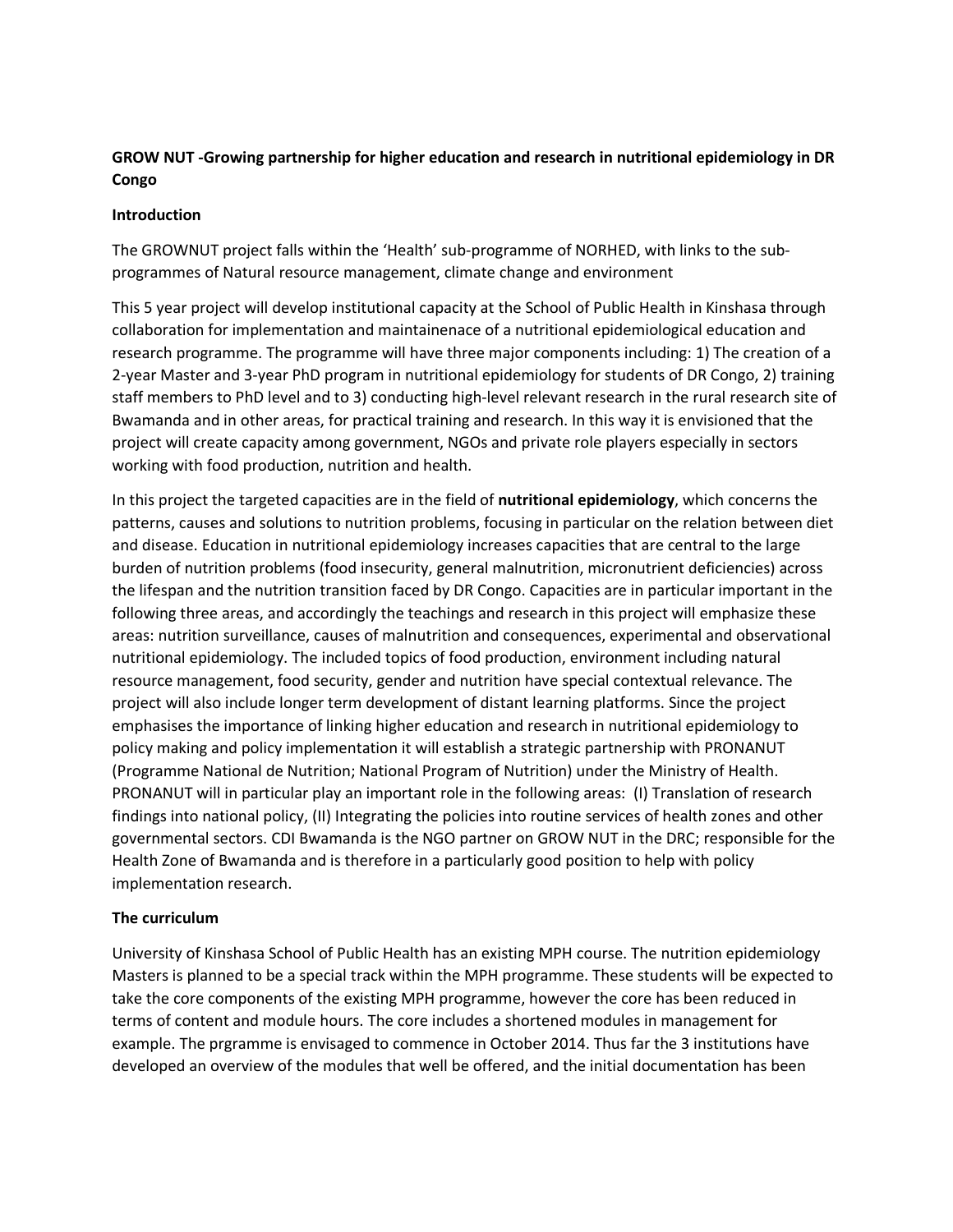submitted to the academic committees at UniKin for approval. The summary is provided below. Kindly request details on propsed content and assessment strategy for individual or all modules.

Currently we have a module co-ordinator confirmed for many modules, where possible we have a group of people contributing to the module (a module team). The plan is to have a team that consists of at least one faculty member from UniKin and one from either UiB or UKZN. The request has been for staff from UiB and UKZN to play a reading role in developing the teaching materials, with onsite delivery and supervision as feasible within resources (budget, schedules for visiting faculty)

The project budget accommodates salary support for staff from CIH and UKZN for curriculum development, and separate support (salary, travel, accommodation, stipend) for onsite supervision and teaching, both at Masters and PhD level.

*The Masters in Nutritional Epidemiology* is a full time program divided into four semesters. The courses are organized in 16 modules. Each module has a theoretical component and a practical component. The theoretical component will be held at the University of Kinshasa. For the practical component, partners like CDI Bwamanda could be a host site. A coordinator of practical training and a field supervisor will guide learners to achieve their training objectives.

## **Structure par trimestre des Modules**

| <b>Modules</b>                         | <b>Nombre d'heures</b> | <b>Trimestres</b> |
|----------------------------------------|------------------------|-------------------|
| Anglais                                | 30                     | Trimestre 1       |
| Informatique appliquée                 | 60                     |                   |
| Biostatistiques 1                      | 90                     |                   |
| Principes de Nutrition                 | 60                     |                   |
| <b>Problèmes Nutritionnels</b>         | 60                     |                   |
| Considérations éthiques                | 30                     |                   |
| Mesures de l'état nutritionnel         | 120                    |                   |
| Epidémiologie 1                        | 90                     | Trimestre 2       |
| Sécurité alimentaire et nutritionnelle | 30                     |                   |
| Nutrition et Grands Enjeux Mondiaux    | 30                     | Trimestre 3       |
| Hygiène et Nutrition                   | 30                     |                   |
| Principes de Management                | 30                     |                   |
| Biostatistiques 2                      | 75                     |                   |
| Epidémiologie 2                        | 120                    |                   |
| Méthodologie de la recherche           | 120                    |                   |
| Changement climatique et Nutrition     | 30                     | Trimestre 4       |
| Genre et Nutrition                     | 30                     |                   |
|                                        |                        |                   |
| <b>Total des heures</b>                | 1035                   |                   |
|                                        |                        |                   |

### **Table 1: Heures par Module**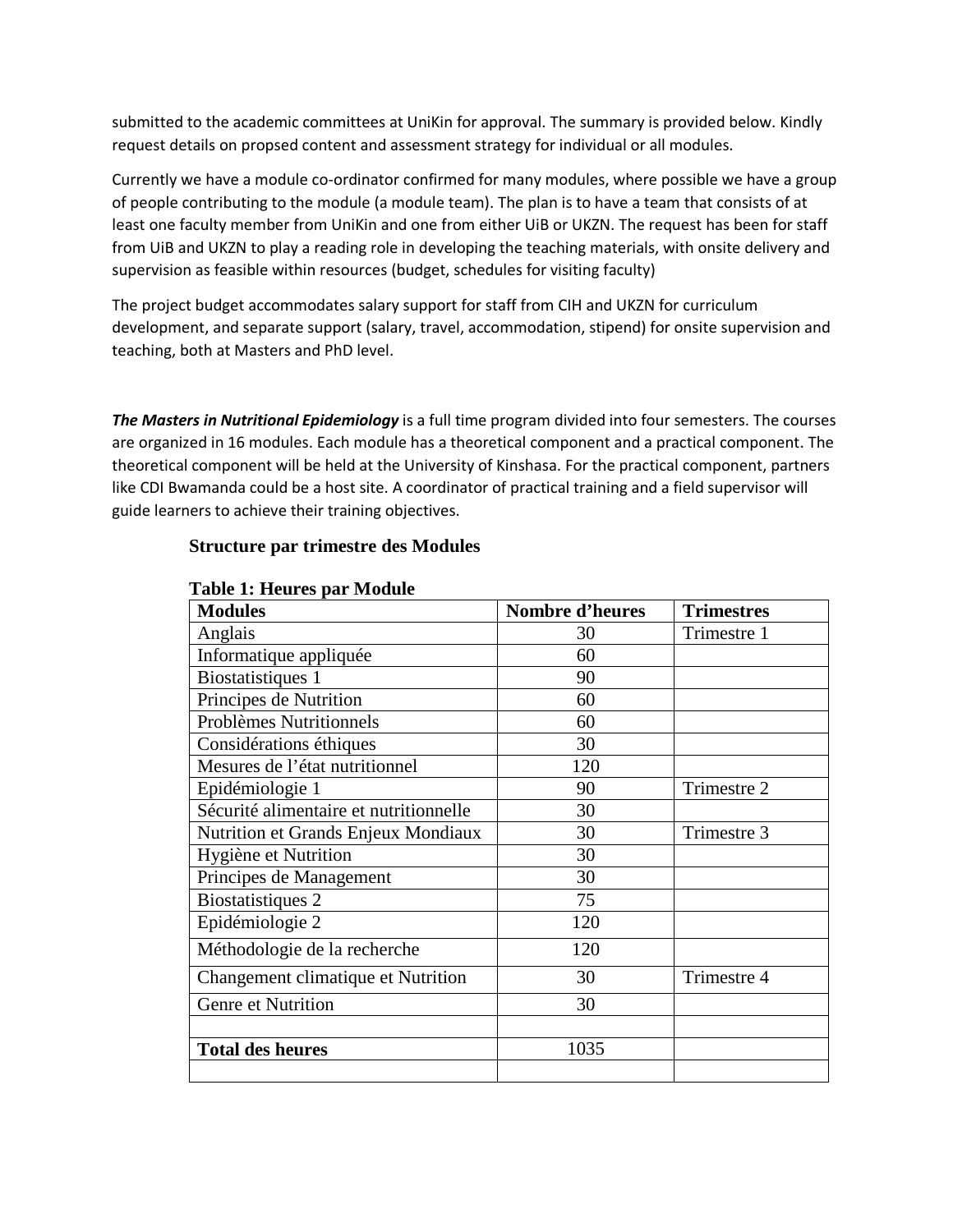#### **Outline of each module**

#### Module 1: Scientific English

#### Module 2: Computer Applications Duration : 60 hours= 2 weeks

Module 3: Basic Biostatistics (1) Course Coordinator: Mutombo Paulin, Lusamba Dikasa Duration: 90 hours= 3 weeks.

Learning Objectives : to design the sampling and data collection plan, manage and analyse data for research studies in Nutrition / Public Health. Use common statistical software. Summarize data. Test hypotheses using univariate and multivariable statistical analyses. Present the results of a research study.

Module 4 : Principles of Nutrition.Course coordinator: Professor Ali Mala Mapatano.

Duration : 60 hours= 2 weeks

Learning objectives: to• Explain the metabolism of macronutrients and micronutrients• Illustrate the role of macronutrients and micronutrients by examples• Determine the nutrition for each stage of the life cycle• Use the concepts of free radicals and antioxidants to explain certain health conditions • Establish the link between behavioral factors and nutrition

Module 5: Nutritional Problems. Course coordinator : Professor Jean Pierre Banea, Meera Chhagan. Duration : 60 hours= 2 weeks

Learning objectives: Describe major nutritional problems in the DRC and the world. Describe the criteria for defining each nutritional problems. Describe the epidemiological characteristics of each problem. Describe the major strategies to supported nutritional problems. Describe the essential

elements of the National Nutrition Policy and global policies. Develop nutritional and nutrition -sensitive interventions for each problem.

Module 6 : Research and Ethical Considerations. Course coordinator : Professor Didine Mala Ali Kaba and Mapatano

Duration: 30 hours= 1 week .

Learning objectives: • Discuss ethical considerations in the development of a research protocol (confidentiality, informed consent , etc.).• Apply the proper conduct ethically in the conduct of research ( plagiarism , manipulation, forgery data )• Consider the role of writers in writing a scientific article• Consider the role of a reviewer of a scientific article , a submission of a grant• Discuss the issue of ownership of scientific data.

Module 7 : Measurement of Nutritional Status. Course coordinator : Professor Jean Pierre Banea and Frederick Veldman.

Duration 120 hours= 4 weeks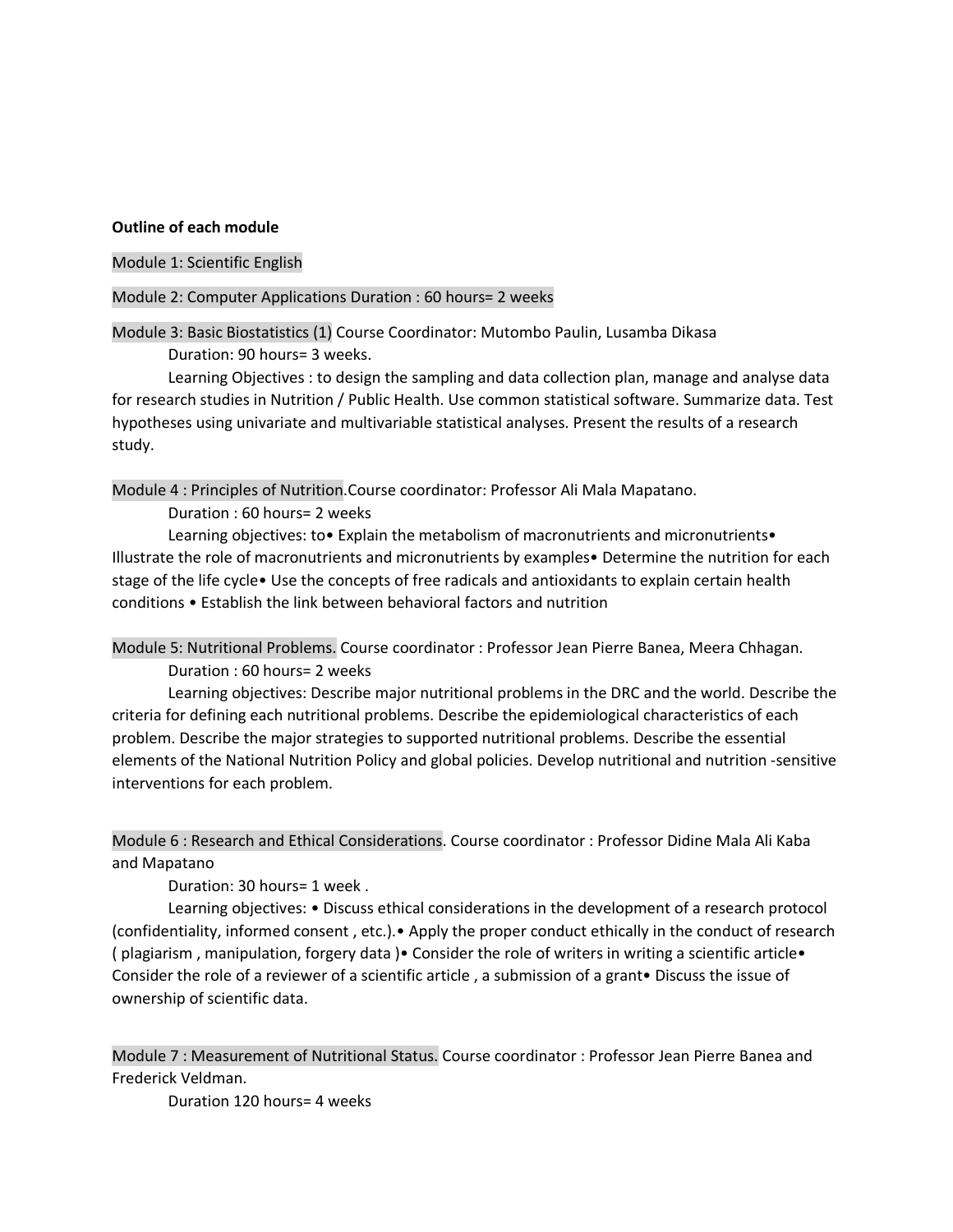Learning Objectives : familiarity with the systematic process of obtaining , verifying and interpreting the data for decision making about the nature and causes of problems related to nutritiondiet, anthropometry, biomarkers, food security

Module 8 : Epidemiology 1 Course Coordinator Professor Meera Chhagan , Professor Patrick Kayembe . Duration 90 hours= 3 weeks .

Learning objectives:• epidemiology concepts/ Definition and scope of epidemiology/ occurrence of diseases •Causal inference •Types of studies and basic Study designs• Application of basic statistical methods

Module 9: Food and Nutrition Security. Course coordinator : Patrick Mobambo Kitume Ngongo . Duration 30 hours= 1 week

Learning objectives : introduce the concepts of food security as they are currently understood and the main dimensions they raise. At the end of the course, the learner will be able to demonstrate the relationship between households , individuals , the governance of food security , managing price volatility , agricultural production and food security.

Module 10 : Nutrition and Global Issues Worldwide. Course coordinator : Professor Mapatano , Hallgeir Kismul.

Duration 30 hours= 1 week .

Learning objectives : Overview of global nutritional challenges; the double burden of malnutrition in children and mother in countries with low and middle incomes.Nutrition and Human Development , learners should be able to show how diet influences human development point of view cognitive, social -emotional -behavioral , language .Food production and distribution , learners should be able to compare food production and distribution systems in countries with low and middle income and explain how the production and distribution are related to food and nutrition security , human nutrition and health . This includes the ability to describe the evolution of food production and its impact on human nutrition and health.

Module 11: Hygiene and Nutrition. Course coordinator : Professor Kiyombo Mbela.

Duration 30 hours= 1 week.

Learning objectives : principles of management of health risks due to food ( eg. HACCP) from production to consumption. Main sources of food contamination in developing countries. Topic of GMO foods . • Management of health risks due to food ( general principles of food hygiene , HACCP team , process flow diagram , potential hazards )• Main sources of contamination ( scale , sources)• genetic modified organisms ( genetic concept , advantages and disadvantages , methods of modification)• Food Adulteration.

Module 12 : Principles of Management. Course coordinator : Professor Nappa Kwilu.

Duration 30 hours= 1 week.

Learning objectives: Explain the main functions of Management• Develop an operational action plan• Explain the main stages of development of a project intervention• Describe the main pillars of organizing a Health System• Understand the Strategy of Strengthening Health System in the DRC and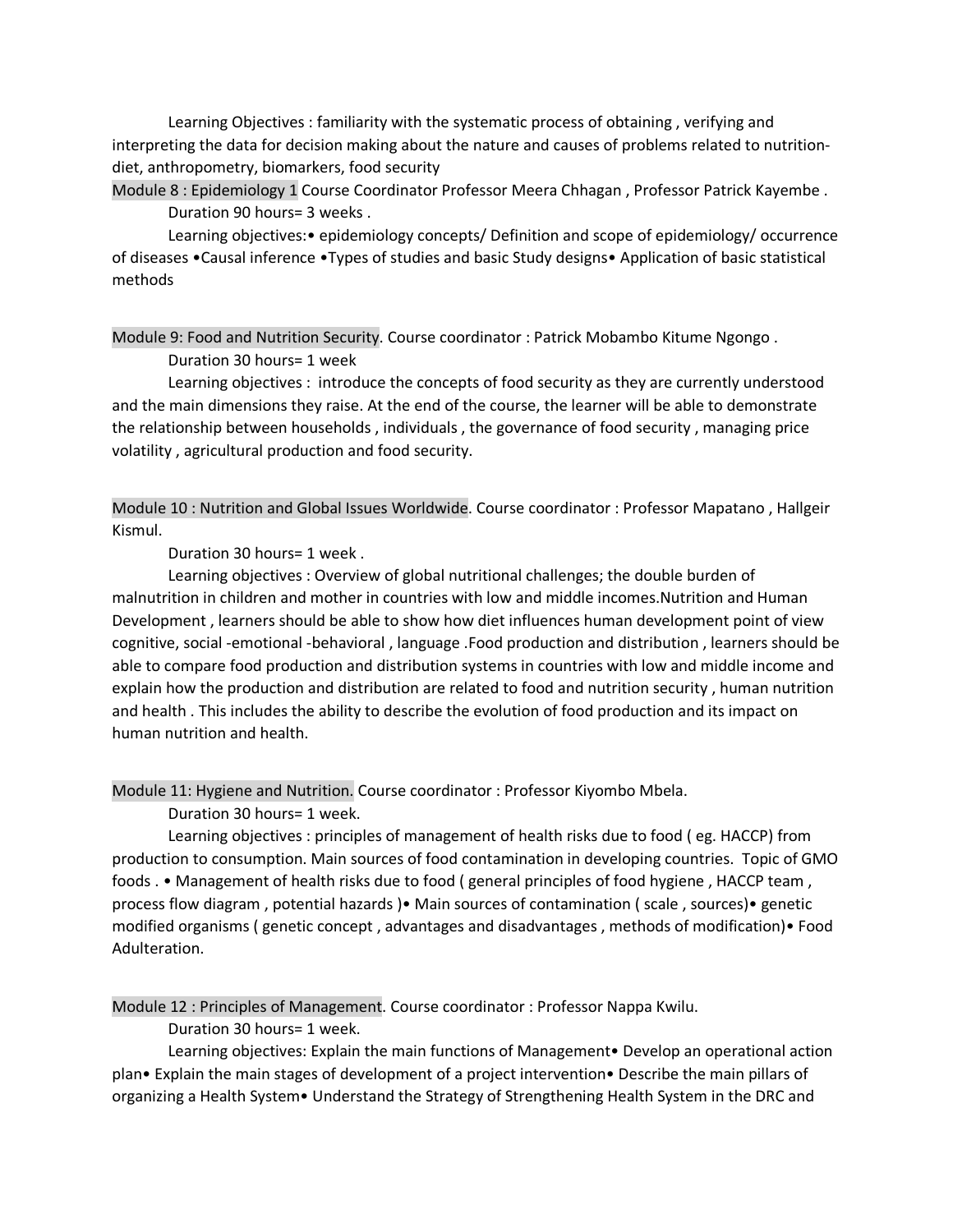the organization Health System DRC• Explain the pulse function in relation to motivation and leadership• Explain the elements of Coordination : Plan implementation , monitoring , supervision and evaluation.

Module 13: Biostatistics ( Biostatistics Intermediate ). Course coordinator : Professor Lusamba Dikasa. Duration: 2.5 weeks=75 hours

Learning Objectives : • Analyze data using statistical bivariate and multivariate categorical and modeling techniques with regression• Interpret the results of studies using the techniques above

Module 14 : Epidemiology 2( Epidemiology Intermediate). Course Coordinator Professor Patrick Kayembe.

Duration : 4 weeks=120 hours.

Learning Objectives:• Test the validity and reliability of measures of health conditions• Understand the methods and analyzes used in observational and intervention anlyses• Evaluate research plans from the perspective of the validity , effectiveness, and ethical point of view• Describe the strategies that could be used to assess or control other related to diet and lifestyle factors that may explain or influence the relationship between diet and other risk factors and disease.• Describe the principles explaining the gene - nutrient interaction.

Module 15: Research Methodology. Course coordinator : Professor Didine Kaba.

Duration : 4 weeks=120 hours.

Learning Objectives : conducting applied research to solving health problems in the community by respecting the scientific research process. 1 . Identify health problems for which research is essential 2. Develop the research protocol 3. Collect data 4. Analyze the data 5.Write a report, article / science communication

Module 16: Nutrition and Climate Change : Past and future. Course coordinator: Professor Torkild , Torlief, Hallgeir Kismul .

Duration 30 hours=1 week.

Learning objectives : 1)Overview on climate and climate change in DR Congo :• Learners should be able to describe the main features of the climate in DR Congo. This includes the average values of the past, present and those of projection and variability and the mechanisms that might influence this variability. 2)Sources of climate data :• Learners will know what sources could be used to assess climate variability , including the limitations of observed data and those produced by models. 3)How to read , using the data on climate and its links with nutrition :• Learners will be able to read the usual data formats containing past and future climate information , retrieve data from specific locations and to link with observations on land related to agricultural production and nutrition.Impact of climate change on harvesting, fishing, hunting, livestock : • Learners will understand how climate and climate variability along with the changes in society affect food availability.

Module 17: Gender and Nutrition. Course coordinator: Professor Lina Piripiri.

Duration : 1 week = 30 hours.

Learning objectives• Discuss the role of gender in agricultural production• Explain the role and importance of breastfeeding• Determine the role of gender in the nutrition for each stage of the life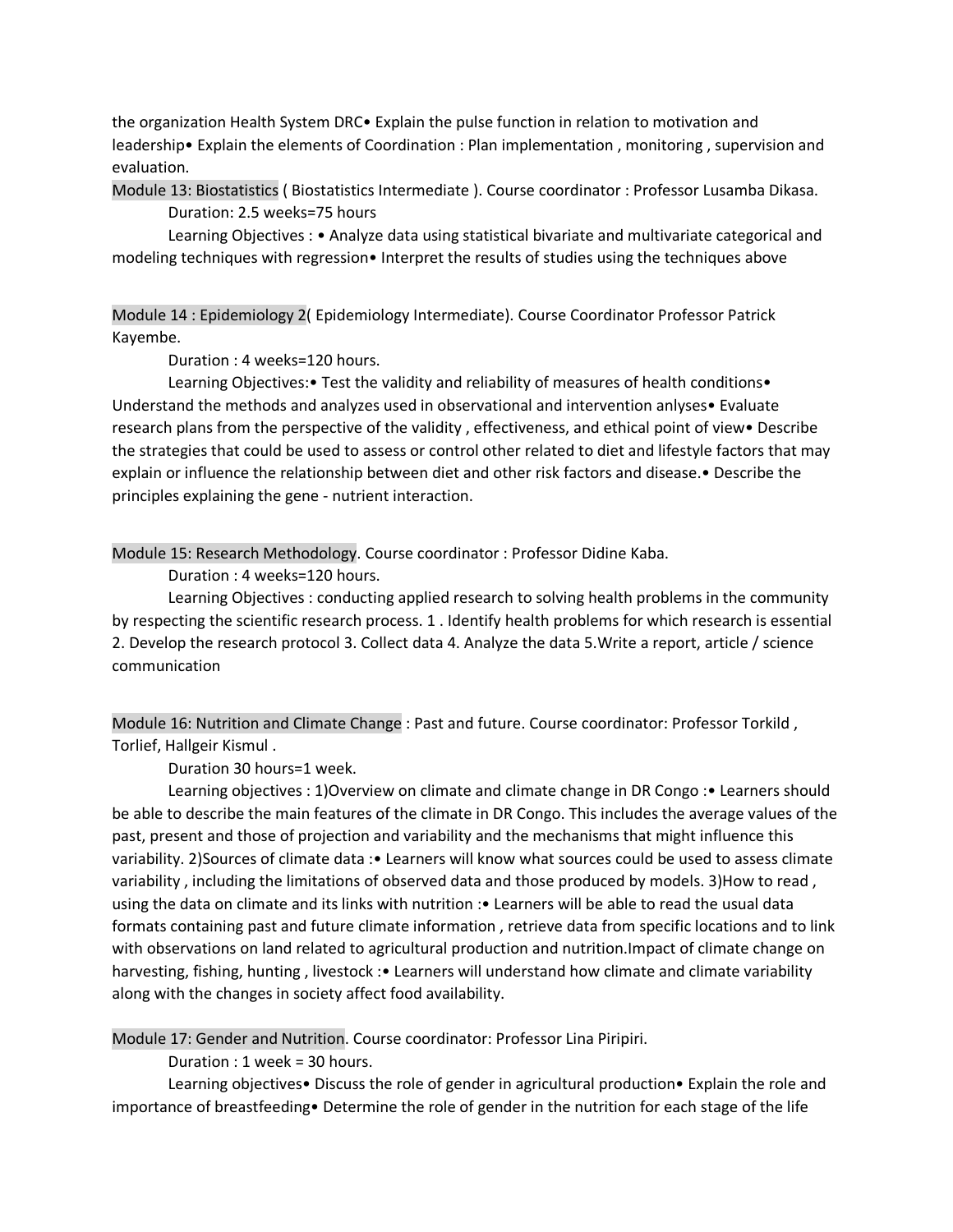cycle• Discuss gender issues in food processing, preparation and distribution of food .10 . content:The module includes Gender and Nutrition• The role of gender in agricultural production• Women and Breastfeeding• Women in the food processing• Women and food distribution• Women and food preparation• Women and nutrition for each stage of the life cycle (children , pregnant woman , adult, elderly)

## **Modules available to PhD students either at UniKin, UiB or UKZN**

Module 1 : Analysis of categorical Course Coordinator Professor and Professor Patrick Kayembe Lusamba Dikasa. Duration 30 hours6 .

Module 2: Advanced Methods Epidemiological. Course Coordinator Professor Patrick Kayembe.

Module 3: Teaching Methods. Course Coordinator Professor Mapatano Mala Ali. Duration 60 hours6 .

Module 4 : Experimental studies and quasi-experimental . Course Coordinator Professor Lusamba Dikasa / Professor Patrick Kayembe4. Duration 60 hours6 .

Module 5: Multivariate Analysis. Course Coordinator Professor Patrick Kayembe. Duration 75 hours .

Module 6 : Statistical principles in the planning of an experiment ( Design of Experiment) Course Coordinator Professor Lusamba Dikasa / Professor Patrick Kayembe.

Module 7 : Sustainability and Nutrition. Course Coordinator Professor Lusamba Dikasa / Professor Patrick Kayembe. Duration 30 hours

Module 8: Bayesian Inference. Course Coordinator Professor Lusamba Dikasa / Professor Patrick Kayembe. Duration 60 hours

Module 9: Qualitative Research Methods. Course Coordinator Professor Lusamba Dikasa / Hallgeir Kismul. Duration 30 hours

Module 10: Geographic Information System. Course Coordinator Professor Lusamba Dikasa / Professor Patrick Kayembe. Duration 60 hours.

Module 11:Non -parametric statistical inference. Course Coordinator Professor Lusamba Dikasa / Professor Patrick Kayembe. Duration 60 hours

Module 12 : Distance Education. Course Coordinator Professor Meera Chhagan. Duration 60 hours.

## **Outputs for 2014:**

*A Master's programme in nutritional epidemiology is established*

- Development of modules and learning platforms, and exchange of staff
- Recruitment of Congolese students
- Recruitment staff/ preparing faculty
- Teaching of modules, including supervision, examination, field visits
- Planning of activities across teaching and research e.g. student affairs, visiting faculty

- Formation of steering committee / Comité de Pilotage with representation from all partner

*A satellite research site in Bwamanda linked to the Master's and PhD projects is established*